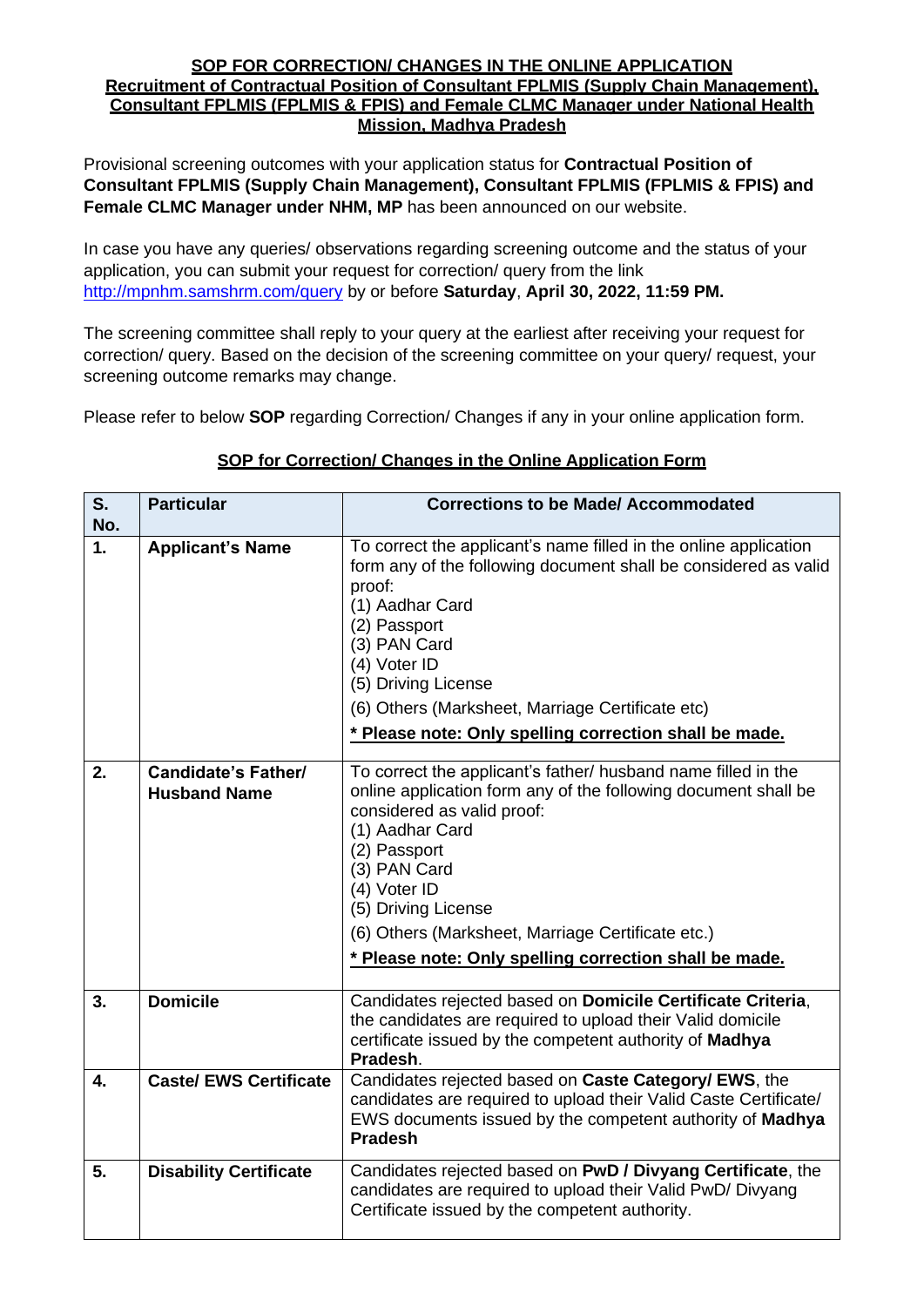| 6. | Date of Birth (DoB) | To correct the applicant's Date of Birth (DoB) filled in the<br>online application form only 10th passed certificate/ marks<br>sheet shall be considered as valid/ reference document, any<br>other documents shall not be considered.<br><b>Note:</b> In case DoB of the candidate is not mentioned on his<br>10th/12th certificate in that scenario kindly upload any valid<br>age proof certificate which is specifically issued for age proof. *<br>Please note: Out of date, month, and year only one thing<br>can be changed.                                                              |
|----|---------------------|--------------------------------------------------------------------------------------------------------------------------------------------------------------------------------------------------------------------------------------------------------------------------------------------------------------------------------------------------------------------------------------------------------------------------------------------------------------------------------------------------------------------------------------------------------------------------------------------------|
| 7. | Qualification       | (1) No new qualification shall be added other than that filled in<br>the online application form.<br>(2) Name of the course shall not be changed<br>(3) Applicants can only correct the Year of Passing and<br>Percentage by providing scanned copies of the credentials in<br>support of their claims.<br>Note: As per the rule book, only "Full-Time Mode" of<br>courses shall be considered valid.                                                                                                                                                                                            |
| 8. | <b>Experience</b>   | 1) No new experience shall be added.<br>2) No complete change request shall be accommodated for<br>experience change by the applicant other than that filled in the<br>online application form.<br>Only single correction can be made of the following<br>particulars:<br>a) Organization Name<br>b) Designation<br>c) Duration<br>The experience details shall be corrected by providing scanned<br>copies of the credentials in support of their claims.<br>Note: As per the rule book, only "Post Qualification<br>Experience" shall be considered for all the above-<br>mentioned positions. |

**\*Note:** All the requested changes/corrections and accommodation should be in alignment with the details provided by the applicants in the online application form. The correction shall only be accommodated with providing valid proof.

जिन अभ्यर्थी का फॉर्मरििेक्ट हैया **Not Eligible** हैउसका ऑनलाइन आवेदन पत्र **(Online Application Form)** निम्नलिखित कारणों से रिजेक्ट किया गया हो सकता है:-

-ToR के अनुसार शैक्षिक योग्यता अथवा अनुभव न हो

-अभ्यर्थी का अनुभव प्रमाण पत्र सही न हो या अभ्यर्थी के अनुभव प्रमाण पत्र से अभ्यर्थी का नाम (Name of the

Applicant), संस्था का नाम (Organization Name), पदनाम (Designation), अनुभव की अवधि (Duration of

Experience) मैच नहीं कर रहा हो.

-अभ्यर्थी ToR की शर्तें पूरा न करता हो

-यदि अभ्यर्थी का कोई भी दस्तावेज़ धुंधला (blur) हो

-अभ्यर्थी का नाम उसके द्वारा अपलोड किये गए दस्तावेज़ से मैच नहीं हो रहा हो

-गलत दस्तावेज़ अपलोड हुआ हो